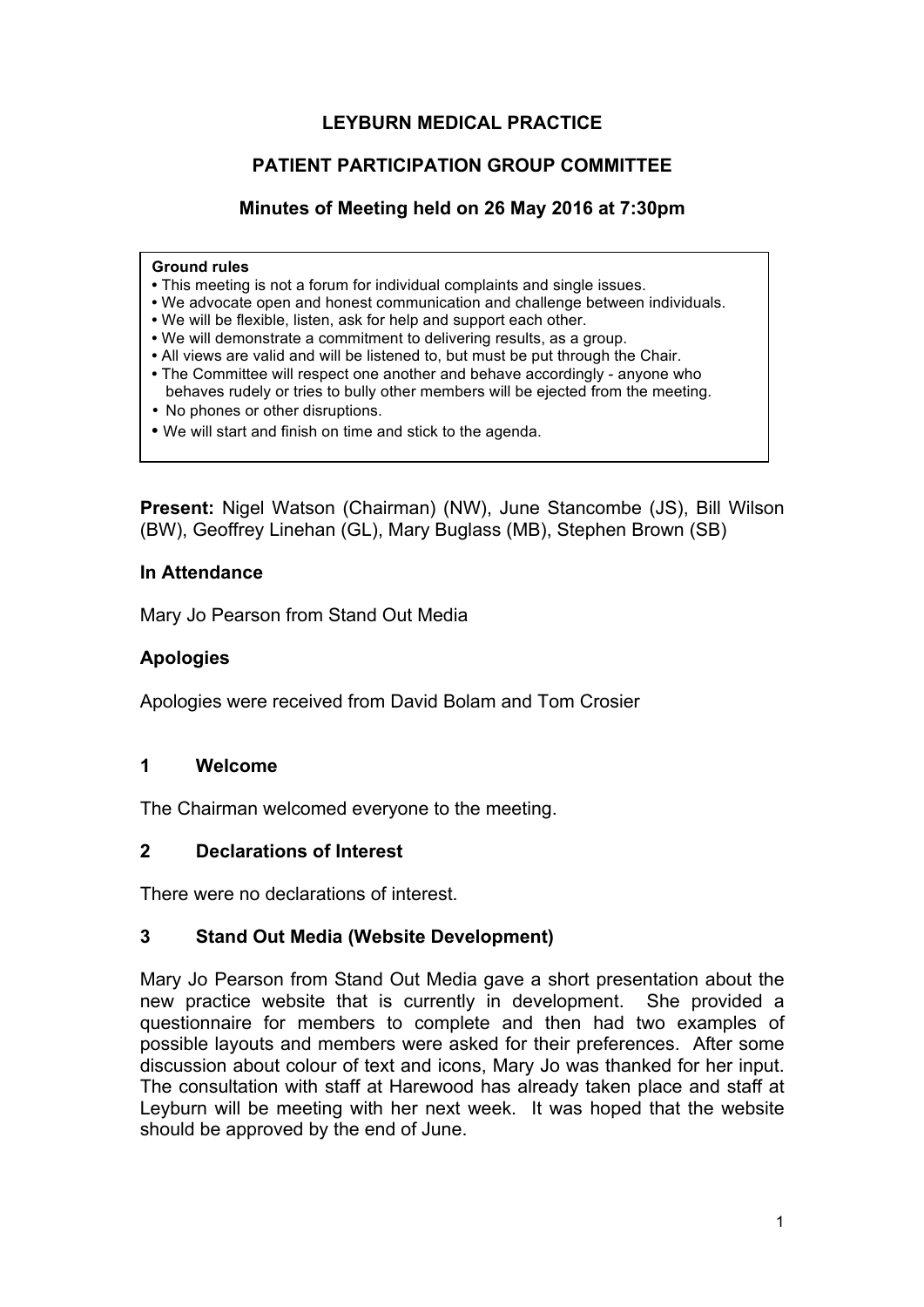# **4 Minutes Of The Last Meeting And Matters Arising**

The minutes of the last meeting were agreed.

## **5 Correspondence Received/Meetings Attended**

NAPP had provided a set of brochures giving information about how a PPG should be run. NW is to work through these and report back to the next meeting.

There were no volunteers to attend the NAPP conference.

JS and GL had attended the Patient Congress in Richmond on 5 May. They reported that Janet Probert had spoken about the CCG £7million deficit and potential savings. Discussion groups were held at the meeting about current issues including end of life care and CCG projects.

## **6 Patient Transport**

The CCG statement announcing the discontinuation of the Shuttle Bus service was noted.

NW's spreadsheet and poster about transport information was discussed and will be revised before being made available in Reception.

NW reported that he had still received no response from Roger Harrison-Topham and will try to contact him again.

SB reported that a meeting is being facilitated by 365 group with the CCG and others involved with the transport issues to look at potential solutions to the problem which is recognised by all parties involved.

## **7 Raising Awareness**

## a Newsletter/Noticeboard/Website

MB will look at the recent CCG newsletter to see if any of the information available would be suitable for the noticeboard. It was agreed that the next PPG newsletter should be available by October.

b Open Evening 9 June

NW thanked GL for producing the posters for the Open Evening. GL has arranged for the posters to be sent out by RDC to all the local councils. Philip Sedgewick will cover the event for the newspapers. NW has also invited Ian Pace from the Leyburn Town Plan to attend the meeting to give an update on progress. JS will provide MB with a report of the meeting.